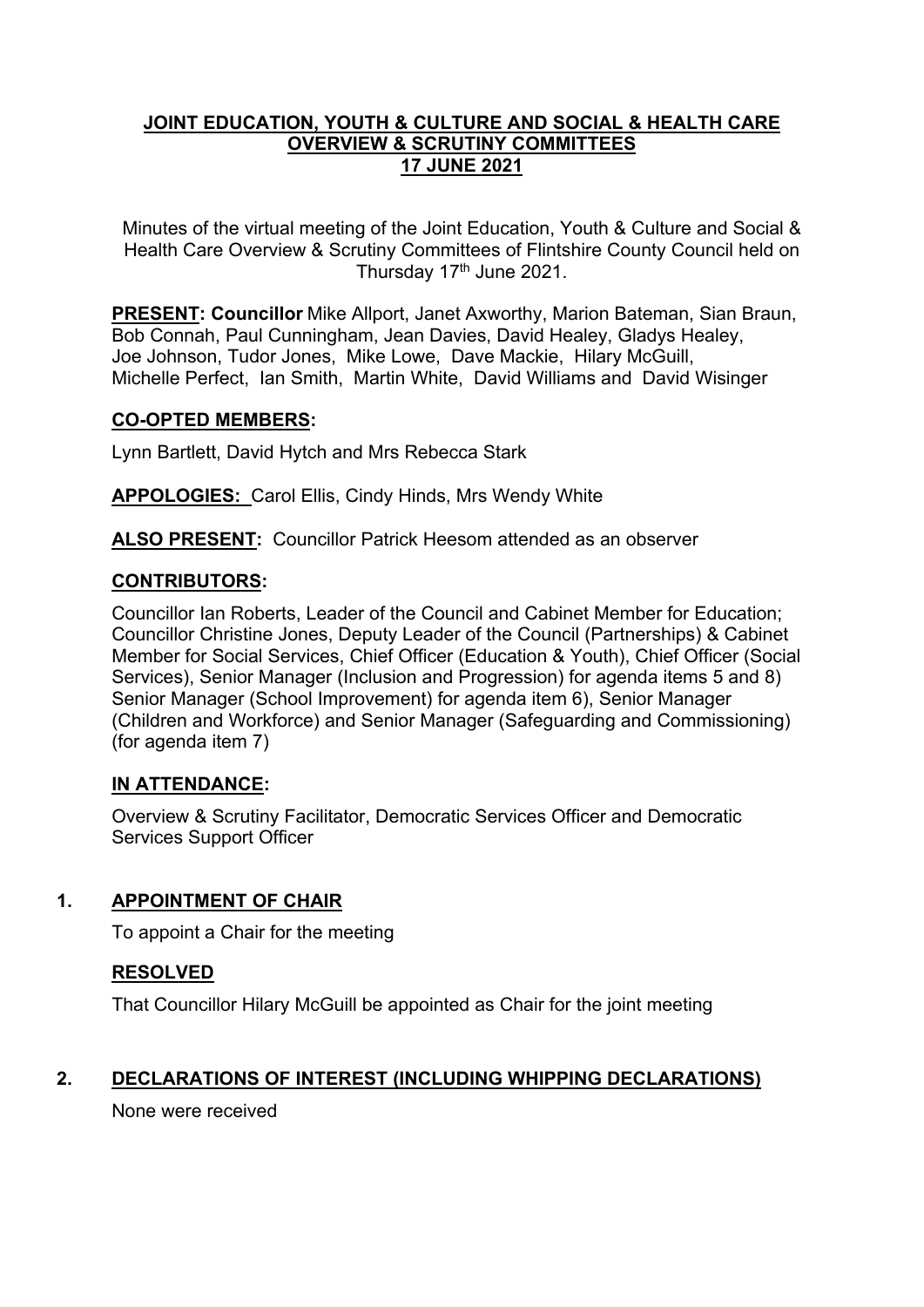### **3. RECOGNITION OF DAVID HYTCH AND REBECCA STARK**

The Chair invited Members to pay tribute to the contribution made by David Hytch and Rebecca Stark to the Education, Youth & Culture Overview & Scrutiny Committee, whose terms of office as Co-opted members of the Committee ended in June, 2021. She added that she had worked with David and Rebecca over a number of years and found them to be very knowledgeable people and thanked them for the contributions they had made.

Councillor Dave Healey thanked David and Rebecca for their involvement as active members of the committee long before he joined the Council. The Education Youth & Culture O&S Committee was a robust committee and lay members ensured it remained vigorous and effective in its challenge. He referred to the last meeting where Members had the opportunity to thank David for his contribution over the years especially as Vice Chair and he fully appreciated his support in that role. He then continued to thank Rebecca, as she was unable to attend that meeting, for her support and involvement over the years. Rebecca was always well informed, made valid contributions at committee and was helpful and supportive when called upon to assist with Estyn Inspections which was very much appreciated. The Chair thanked them both again for their valued contributions both at Education Youth and Culture and at the joint Meetings with Social & Health Care.

The Chief Officer (Education & Youth) was delighted to extend her thanks to David and Becky and said that it had been an absolute pleasure working with them. She paid tribute to their enormous support and challenge over many years on the Education Youth & Culture O&S Committee and School Performance Monitoring Groups and said that education services in Flintshire were in a better place because of the contributions which they both had made. She thanked them both on behalf of herself, the Senior Officer team, schools and the whole portfolio.

The Chair sought consent to move Agenda item 8 to follow agenda item 5. This was moved and seconded.

### **4. LOOKED AFTER CHILDREN IN FLINTSHIRE**

The Senior Manager (Inclusion and Progression) introduced the report and explained the format was different because of the level of data available. The report provided an overview of the work and support provided for looked after children during the academic year 2019//20 which had been impacted by the pandemic.

She provided information on colleagues who supported looked after children, an update on the numbers of children requiring assistance within schools and those requiring specialist support in out of county placements. Information was provided on the number pupils who received Special Educational Needs (SEN) Statements and how this compared nationally. She referred to her involvement on the silver group within the Emergency Response which had enhanced the joint working with Education and Social Services to ensure the needs of looked after children and vulnerable children were identified and supported via the Resilience hubs. Laptops were distributed to this cohort quickly and together with the support provided by the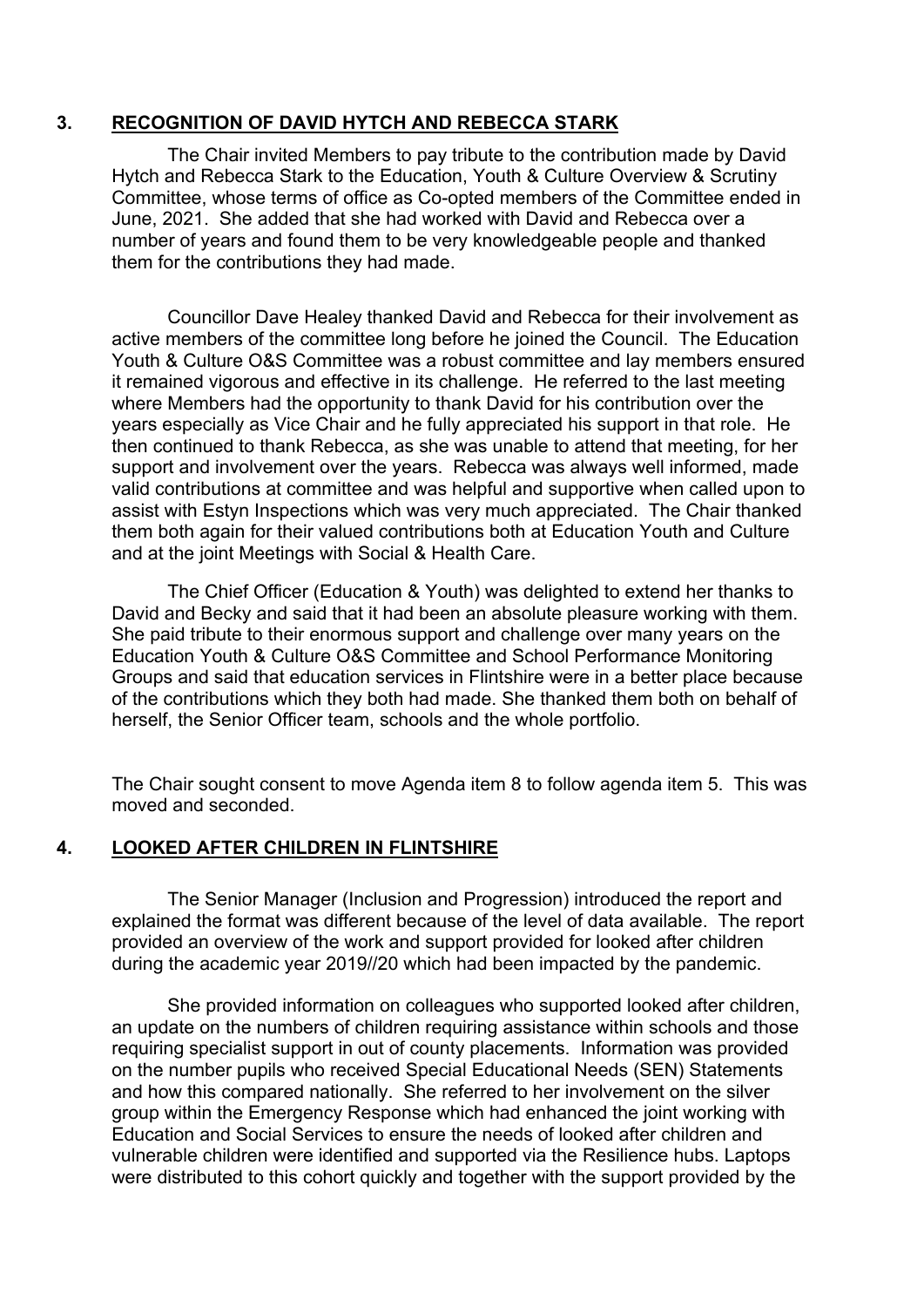Vulnerable Learning Coordinator ensured children were able to access online education. She confirmed the services and processes with regard to SEN were quickly moved online to continue to support this cohort as they had a higher level of need.

The Senior Manager then referred to Section 1.06 in the report saying training was a real focus for education with sessions such as Trauma Informed Practice, Nurture and Attachment Theory provided. The authority had purchased the Boxall Profiling and Assessment Tool which identified the pupil's needs and ensured that the support was provided to enable them to progress with schools issued with licences and training supplied to use this tool effectively. The Senior Manager then referred to the Pupil Development Grant (PDG) which was allocated from Welsh Government (WG) via GwE together with an explanation on how schools worked in clusters to put forward bids to apply for the grant. Alternative forms of education with the focus on well-being were highlighted with a range of officer support available for children. She finished by providing information on the outcomes of year 11 pupils from last year who had all achieved what they needed to move on for their future aspirations.

Councillor Dave Mackie said that this was a very interesting report and asked the following questions;-

Firstly at point 1.07 on page 7 he understood how this money was spent but asked if the figure was sufficient and if not should this be better resourced?

Secondly at point 2.01 on page 8 with the changes in the legislation and the funding being allocated where the child lived, was information available on how many children the Authority was gaining or losing and was the situation the same in England with the authority being so close to the border.

In response to the first point the Senior Manager confirmed the Pupil Development Grant (DPG) allowance was fixed per pupil and funded by WG not Flintshire. With schools working in clusters to obtain a set amount of funding this provided a level of resource to pay for a member of staff to support pupils across their cluster of schools. The Chief Officer agreed saying they had more buying power working in clusters.

In response to the second point the Senior Manager referred to the Additional Learning Needs and Education Tribunal Act and confirmed that information was still awaited from WG. With regard to the out of county numbers the figures were not to hand but she confirmed there were 126 pupils attending Flintshire Schools with the remaining, around 40 pupils, either placed with other authorities in Wales or England. She said there were implications with regard to the workload in Wales for officers with specific roles and responsibilities and that with regard to pupils sent to England there would be implications for the Council. For some there would be no impact at all with the English legislation providing the need for them but there was a cohort where the council would continue to have responsibility.

The recommendations, outlined within the report, were moved and seconded by Councillors Jean Davies and Mike Lowe.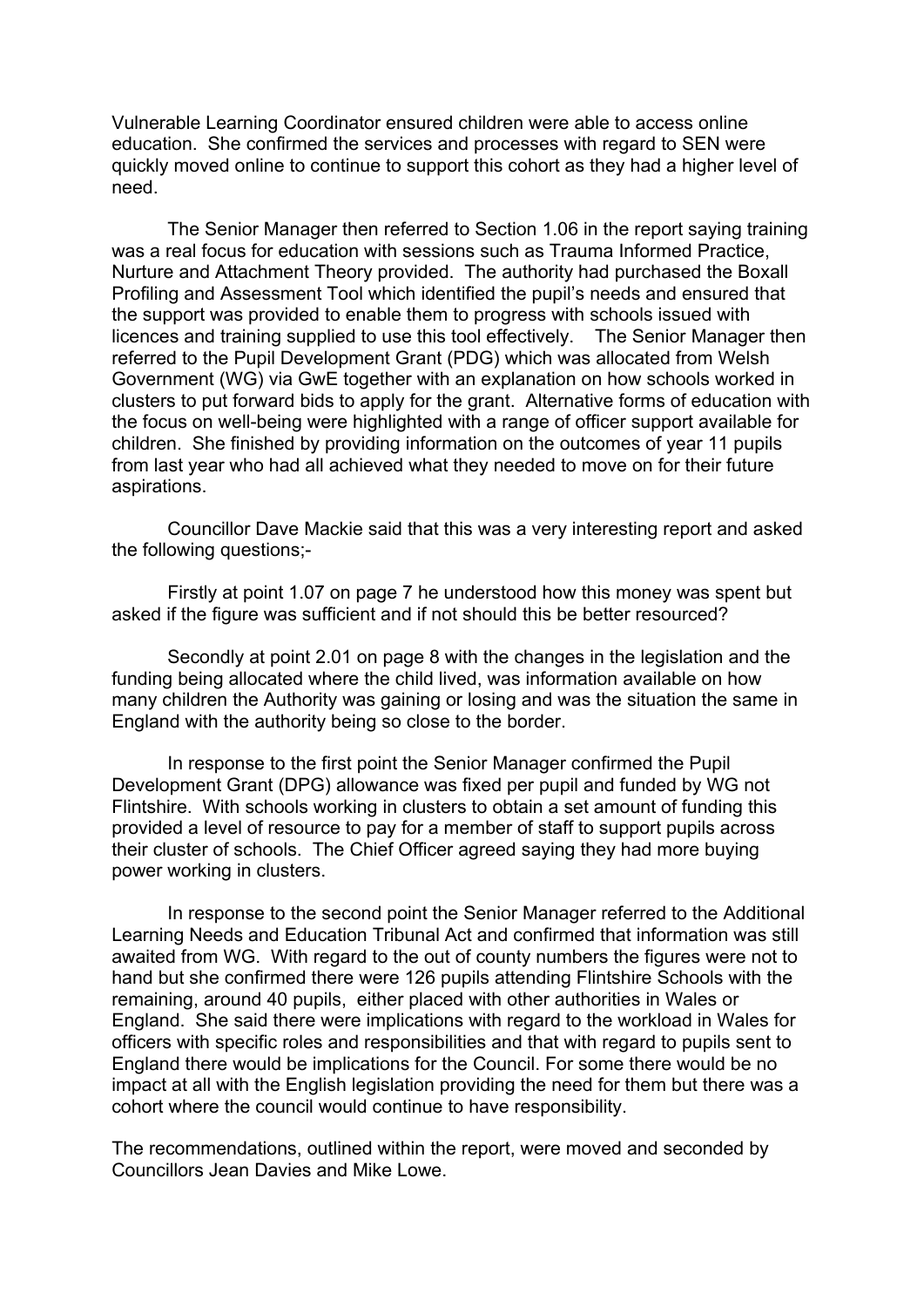#### **RESOLVED:**

- (a) That the joint committee actively engaged as Corporate Parents for looked after children, promoting awareness and challenging provision within Flintshire educational settings.
- (b) That the joint committee actively encouraged all educational staff to promote the educational welfare of looked after children within Flintshire establishments at a 'whole school level'.

### 5. **ADDITIONAL LEARNING NEEDS AND EDUCATION TRIBUNAL (WALES) ACT 2018**

The Senior Manager (Inclusion and Progression) introduced the report which provided an update on the Additional Learning Needs and Education Tribunal Wales Act (ALNET). The Act was due to come into effect in September 2020 but this had been delayed until September 2021. She provided information on the adjustments WG had made with regard to the conversion of the Statement of SEN into the Individual Development Plan and the implementation for Post 16 with the age range now 0 – 25 years. WG had identified children in specific year groups with SEN needs who would be moving onto the new system at a normal point of transition with the Statement of SEN remaining in place until the conversation took place.

Paula Roberts, the Senior Learning Adviser (ALN) had led on ALN Transformation for Flintshire and had ensured that schools and the local authority were ready for these changes. The operational code was published in April and further implementation guidance was still awaited from WG which hopefully would be received before the end of term and discussions were ongoing regarding responses to a number of questions. Schools were being supported with regard to the "person centred practice" which was core to this and Paula Roberts had been holding training sessions with regard to the code to ensure schools understood what was required of them.

As from the 1<sup>st</sup> January 2021 all schools were required to have an Additional Learning Needs Co-ordinator (ALNCo) together with an Additional Learning Needs Lead Officer for Early Years within the Council and she confirmed that these posts were now in place. The Senior Manager provided an update on the ALNET multi agency work which included the Designated Clinical Lead Officer (DECLo) from Health. Information on the new system, the legal protection for children and grant funding which had been used to enable practicing ALNCos to support schools which had proved invaluable for them. The Senior Manager finished by saying that WG viewed this as a cost neutral process but there were implications for the authority who had expanded the level of officers that were needed to implement the processes from September.

The Chief Officer was grateful for the hard work carried out by the Senior Manager, the Senior Learning Adviser and the team who had worked so hard to support schools. It was because of this team effort that Flintshire was in a strong position with regard to this new Act.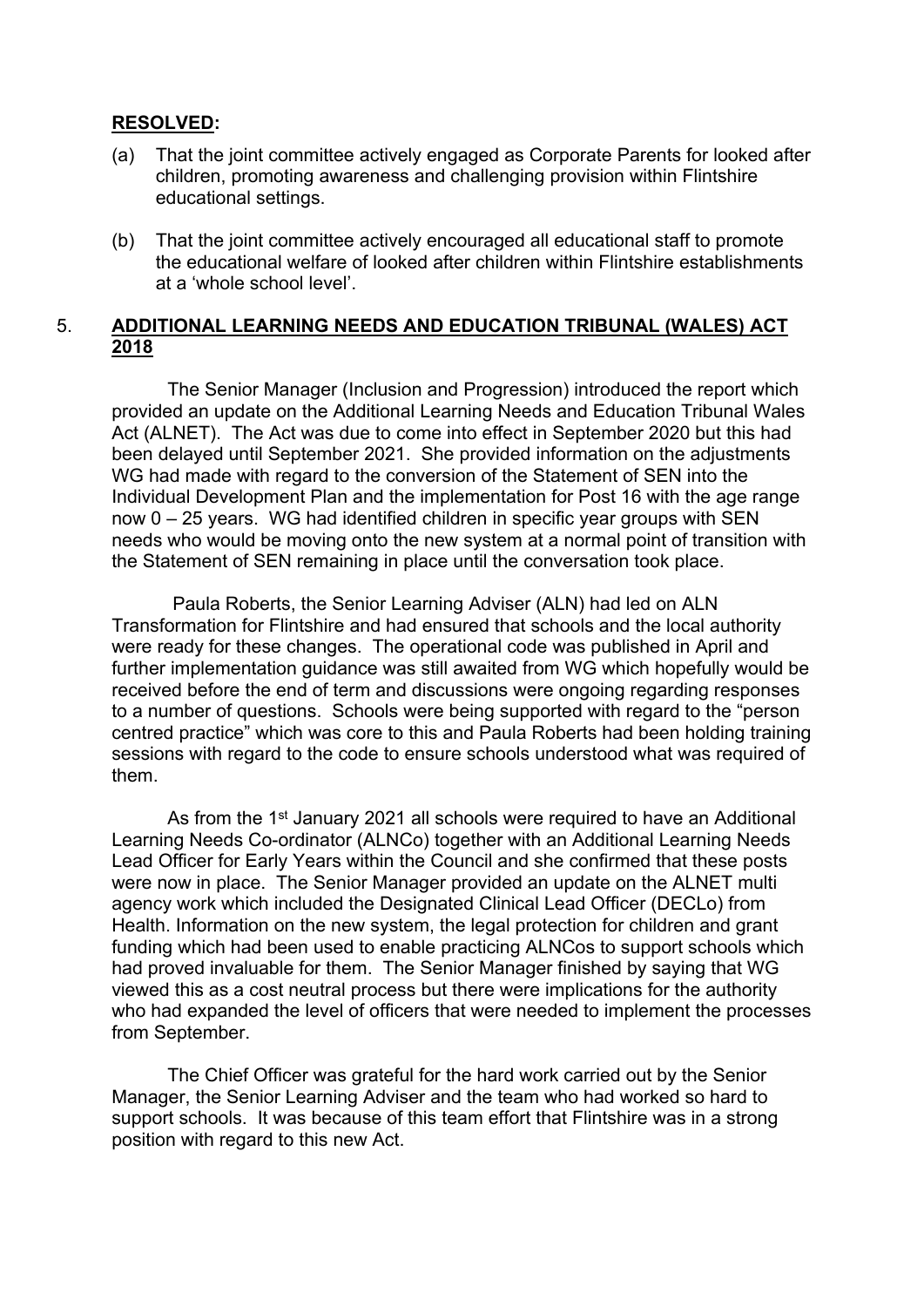Councillor Mackie agreed with the Chief Officer and said the committee should also thank the Senior Learning Advisor for the work that she has done getting the authority to the place we were now. Councillor Mackie asked the following questions:-

Firstly at point 1.03 in the report he raised concerns that WG had set the timetable for the implementation but local authorities were still waiting for the guidance to be provided to support this. The Senior Manager reported WG had worked hard to try and meet the deadline with pressure from schools and local authorities who were trying to push it back again. The process had commenced in 2007 to provide legal support for all children requiring Additional Learning Needs and that the valid questions raised by Paula Roberts from her prospective in the role had enabled review and discussion. She then provided information on the Commencement Orders with discussions taking place with the Minister to see if these could be revised. WG were listening to the concerns raised and wanted to ensure this was carried out correctly.

Secondly at point 1.08 Councillor Mackie asked for information on the IT system and asked if this was accessible for everyone. The Senior Manager confirmed that the IT system would provide an effective tool for schools to record all interactions with parents, children and young people from the beginning because of the possibility of legal challenge and said that this had not been in place previously. This would prove invaluable for the local authority and schools if cases were taken to tribunal as it recorded the level of intervention and support provided and ensured the Authority met it statutory responsibilities within the timescales set by the Act. Parents were also able to access this information.

Thirdly at point 2.01 Councillor Mackie raised concerns about the last line "the expected increase in legal costs to respond to the anticipated level of legal challenge" He asked for more information on this. The Senior Manager reported on the situation in England which changed its system in 2014 and was now a legalised system around Special Educational Needs. With these changes the legal protection commenced at the point where a child may or may not be identified as having additional learning needs with the recourse to appeal by the child or parent from that point. This had been raised with the Chief Officer and legal colleagues as there was a potential for a lot of legal activity because this was a new system. The Chief Officer reported on the review by the Chief Officer team to identify the implications for the portfolio, finance and legal colleagues because of the Act. As a local authority legal advice had been sought to ensure it was in the best position to advise and support schools to make sure they were ready for any potential challenges. Support within the legal team would need to be factored in to ensure that capacity was in place.

Mrs Bartlett referred to the enormous responsibilities of the ALNCo role in schools and asked if schools had been given guidance on whether this was a paid role and was this consistent across schools. The Senior Manager agreed this was a very comprehensive role and confirmed that an exemplar job description was issued to schools with a recommendation from WG and the authority that this post should sit with a senior member of the leadership team within the school because of the complexity and importance involved. As regards a salary the authority had provided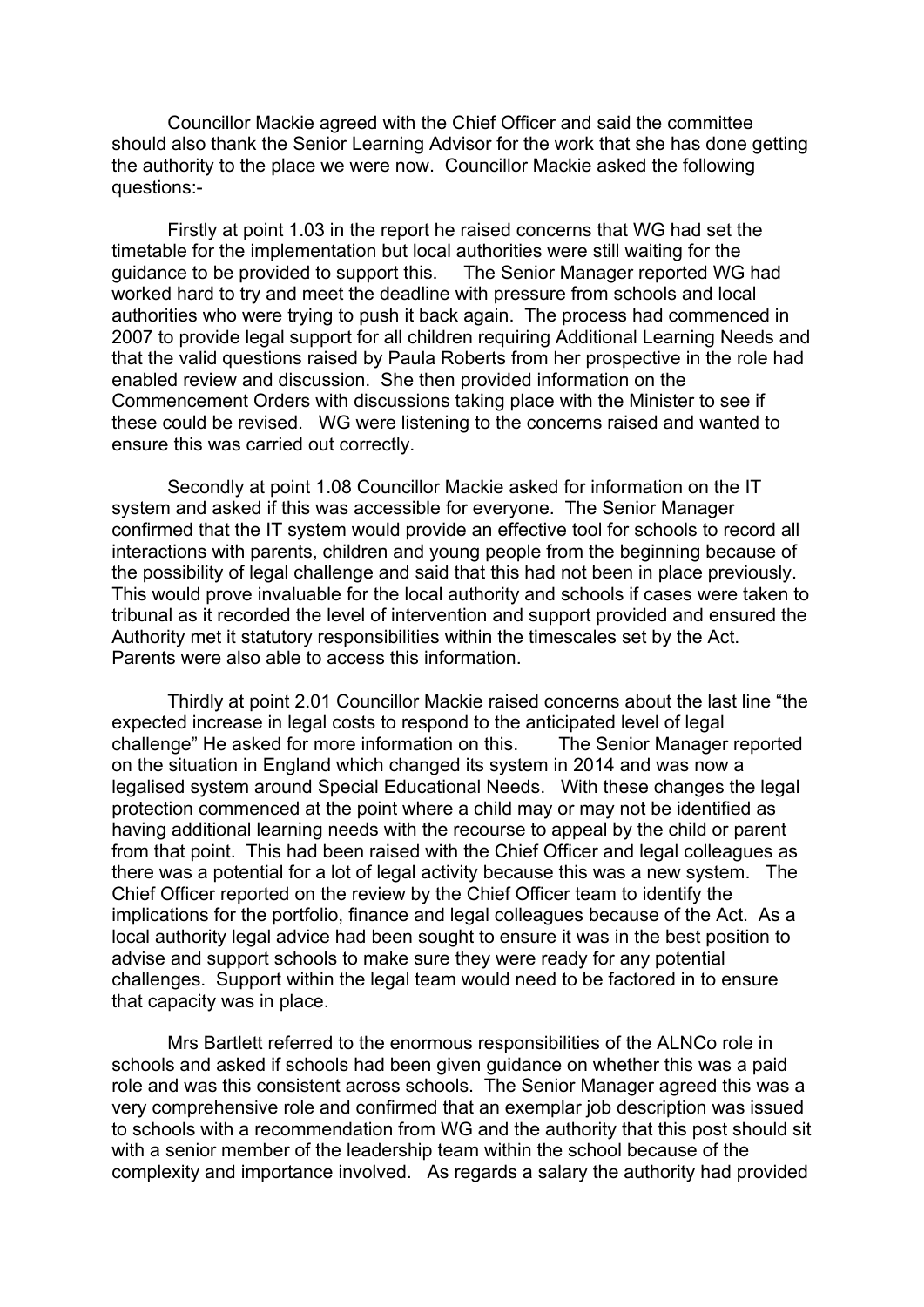advice when asked and she then reported on the different ways schools were providing this with some Head Teachers in the role and some having a number of staff working together with one designated person in that role to ensure the processes were in place.

Mrs Stark referred to the new IT system and asked if it was the ALNCo who had responsibility for inputting information for their school or would more staff be trained to do this. She was concerned as there were legal ramifications if the information was not inputted correctly. The Senior Manager confirmed that training initially would be provided for the ALNCos and agreed that there would need to be close monitoring of the information inputted onto the system to ensure it was accurate if taken to tribunals. An IT System Administrator had been appointed to support the system which was called ECLIPSE and it was proposed a pilot would be launched in September. This system had been purchased by four North Wales Authorities and there had been significant officer involvement to ensure it was working correctly and fit for purpose. The Administrator would be delivering training on the system and supporting schools and it was hoped this would be in all schools by October.

The recommendation, outlined within the report, was moved and seconded by Councillor Gladys Healey and Mrs Rebecca Stark.

#### **RESOLVED:**

That Committee received and considered the report on the Additional Learning Needs and Education Tribunal (Wales) Act 2018.

#### **6. SAFEGUARDING IN EDUCATION**

The report was presented by the Senior Manager (School Improvement) and provided an update on the discharge of statutory safeguarding duties in schools and the Education portfolio with the format different this year because of the pandemic.

Information was provided on how schools were looking at safeguarding and the challenges in lieu of the Wales Safeguarding Procedures, Keeping Learners Safe Guidance and requirements from Estyn. She praised the way pupils and teaching staff had adapted to the different ways of learning both in the classroom and virtually with teachers maintaining contact with children and parents which was a huge area of concern and responsibility for schools. She reported on the close working relationship with colleagues in Children's Services and the Silver Tactical Group and said schools had different challenges every year with safeguarding at the forefront.

The response to Covid 19 and the ALN Act had resulted in the new procedures for safeguarding and appropriate training was provided to support this. She referred to the challenges with remote and blended learning with children having access to the internet and social media and confirmed a detailed report would be brought to the next meeting of Education Youth & Culture O&OC.

The Senior Manager then provided detailed information on the updated Wales Procedures, Update of the Schools Guidance, virtual training and professional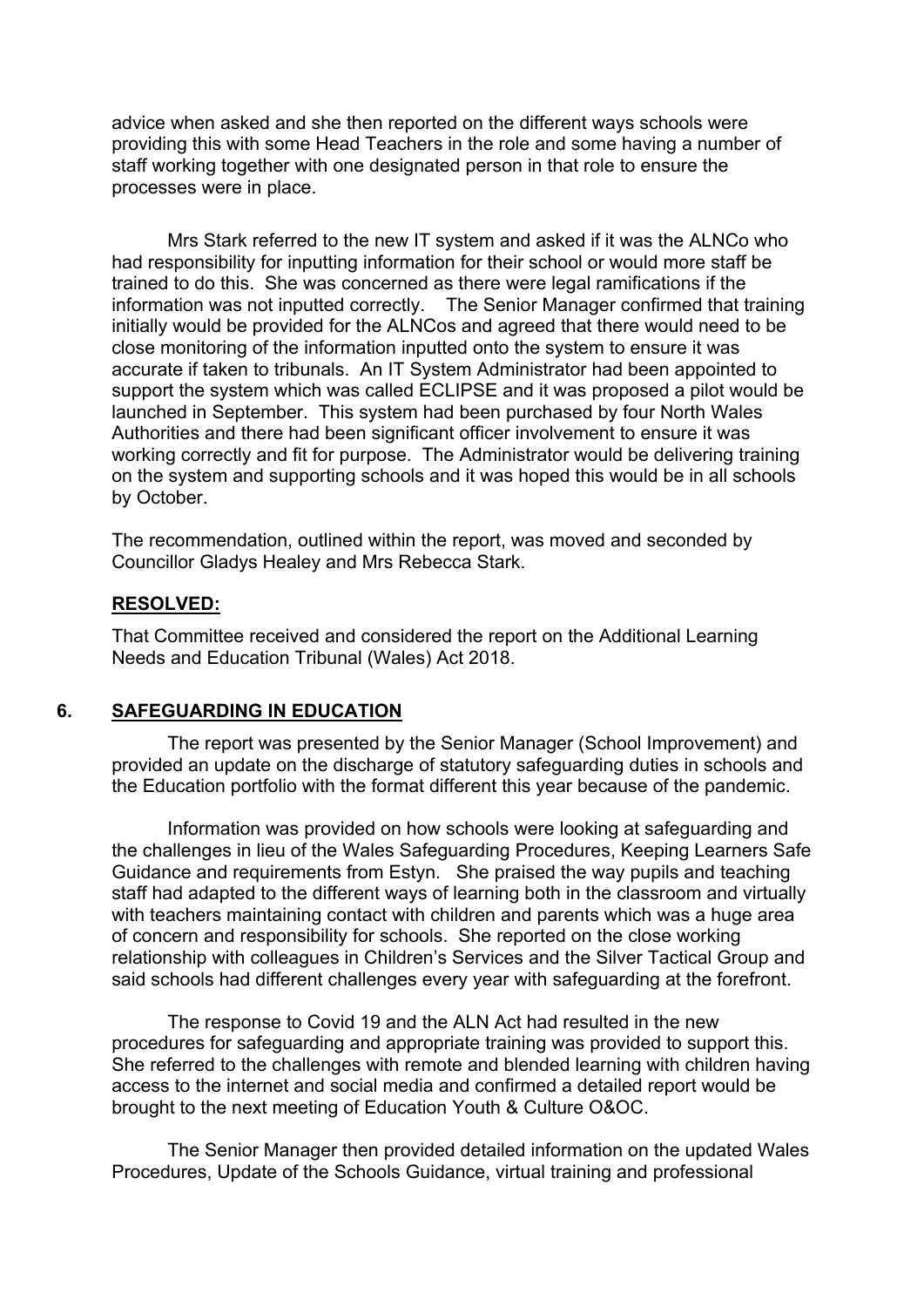support for Head Teachers, Governors and schools. She confirmed Claire Sinnott had co-ordinated this and provided an overview of the Safeguarding in Education Panel and its links with the Corporate Safeguarding Panel. The Panel met regularly to ensure schools had the processes in place, were supported, monitored and held to account around safeguarding which was something which never stood still and was always changing. She reassured members that this was constantly challenged and moving forward. The Senior Manager (Children and Workforce) praised the positive working between schools, education and social services with children at the forefront and that this was reinforced with the work of the Silver Tactical Group which he felt privileged to be a part of. The Chief Officer valued the contribution from the Senior Manager (Children and Workforce) which enabled robust responses to support vulnerable children and young people throughout the pandemic.

The Deputy Leader of the Council (Partnerships) & Cabinet Member for Social Services referred to the work covered within the Corporate Safeguarding Panel which ensure all children were supported and received the best care but that this had been carried out differently. During the pandemic Education and Social Care especially ensured all the families were monitored virtually and in person to ensure they received the support they needed. She was really proud of the way Flintshire responded to safeguarding and were always proactive developing new procedures, training and the great partnership working for children and adults. The Chief Officer (Social Services) added that he co-chaired the Safeguarding Panel with the Chief Officer (Education & Youth) and that with the support of the Cabinet Members for Social Services, Cabinet Member for Corporate Management & Assets this had solidified the corporate safeguarding approach over recent years. Safeguarding was always changing and this required constant challenge, learning and development and that the new procedures were a significant step in Wales and colleagues across the council had managed this well to ensure it moved forward.

Councillor Gladys Healey referred to children who were home schooled and asked who monitored these children to ensure they were well cared for. She also asked who paid for children who were home schooled. Flintshire had a duty of care for these children and she had concerns unless a parent was a teacher how could they follow and teach the curriculum. The Chief Officer (Education & Youth) responded to say the issue of home elective education was an entirety in itself and suggested that this item be included on the Forward Work Programme for the Education Youth & Culture Committee for this cycle. The report would contain the processes that the local authority undertook, its statutory responsibilities and monitoring of the quality of education provided. The Chief Officer stated that these children sat outside of the authority's systems as those parents had chosen to take them out of school and they were their responsibility. The authority did not receive funding for these children but monitored the quality of curriculum provided. She added that the challenge was the level of intervention powers the authority had and that this would be outlined within the report. She continued to say that if a child was unable to attend school because of particular reasons then the Inclusion and Progression Service would be able to provide suitable provision. In cases where the parent's first choice school was full she confirmed that parents would be offered other places in schools but it would be their choice to accept that alternative place or elect to home educate their child. The Chief Officer suggested that the report be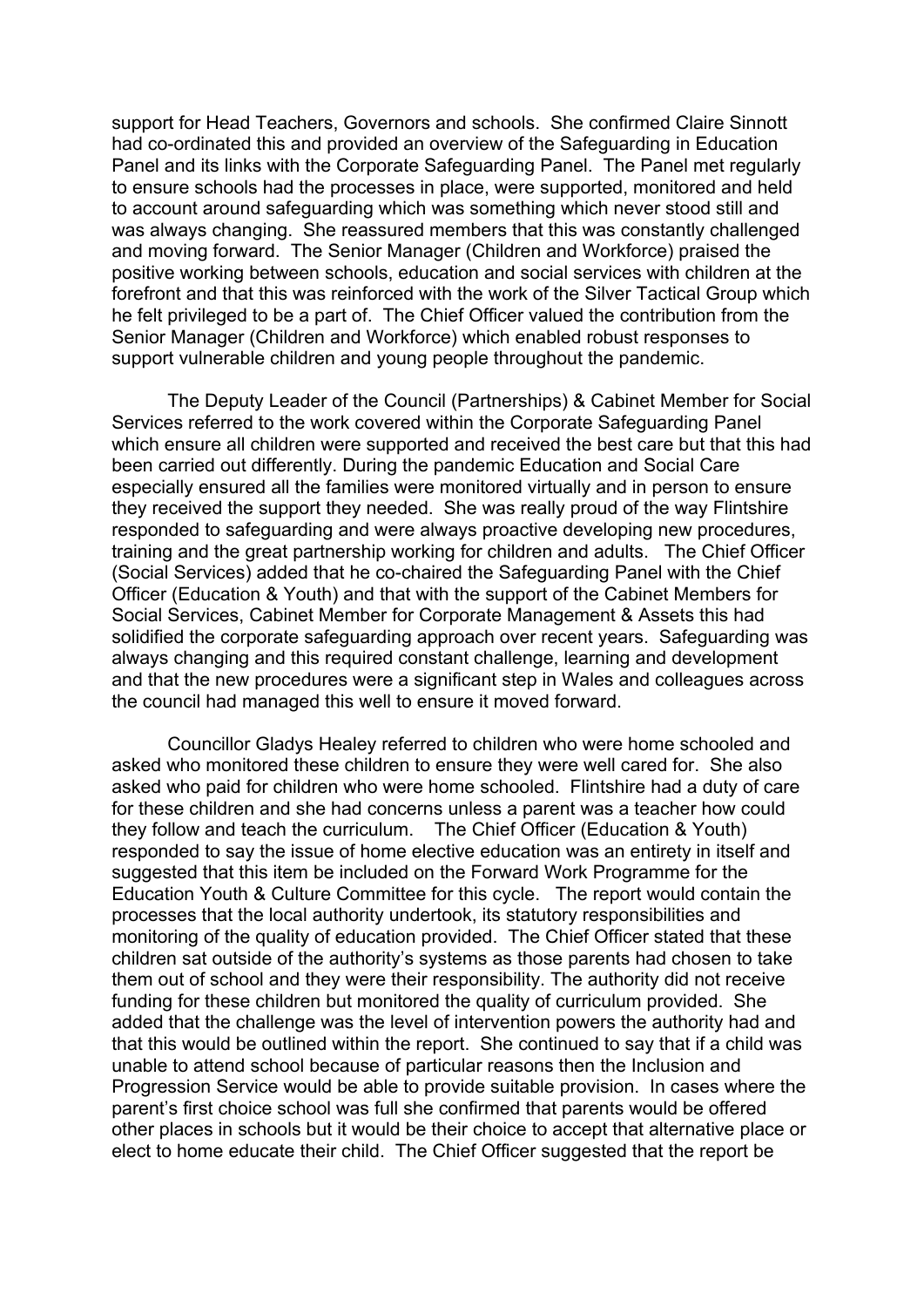circulated to both the Education Youth & Culture and Social & Health Care Committees which was agreed.

Councillor Tudor Jones commented that this was an excellent report which had achieved so much prior to impact of the pandemic. He asked the following questions:-

- Under consultation in the report it stated "none required" he asked in view of what had been happening of the last few months should a consultation be considered.
- At point 1.06 in the report it stated that it was an updated document October 2020 but since then there had been an enormous amount of information about inappropriate use of e-communications amongst children with bullying and sexting now moving online with children highlighting the consequences which had happened to them. He asked if this document was the place that this could be addressed
- At point 1.04 he referred to the bullet points and asked if this was where we responded quickly to what had been revealed by the children in the last few months as widespread vindictive and damaging bullying. Was this the place to address these issues and add to the document which would strengthen our actions on how we keep safe these children who were victims? He was distressed to read that a school had suggested its girls should wear cycling shorts under their skirts to prevent up-skirting by mobile phones and he felt that this was making the victims responsible for what was happening to them and that the authority should be intervening with whoever was perpetrating these offences.

In response the Senior Manager shared the concerns of Councillor Jones at the reports from our young people and welcomed the WG and Minister's response to ask Estyn to investigate this and look at the culture that some of our young people find themselves in. She reassured members that the authority would be working with Estyn and schools and must never be complacent. She referred members to the Keeping Learners Safe section on Hwb which was the WG platform for school resources and provision which also provided supporting documentation for those issues available for schools and practitioners. The team at WG had been coordinating a range of resources and documentation together with guidance for schools with keeping learners safe guidance updated regularly and this was promoted to schools. She confirmed specific advice had been provided to schools regarding inappropriate images shared on social media. She provided information on the UK Council for Internet Safety and the work of Education Working Group but the challenges were that the digital world moved so quickly and that this needed to be responsive to need. This was a social issue as well as school issue and governing bodies should be involved in asking questions and that this was on the agenda for the next meeting. She continued to provide information on the support and advice given to schools through training, links with Children's Services and enhanced support for the designated staff at schools and the plan moving forward.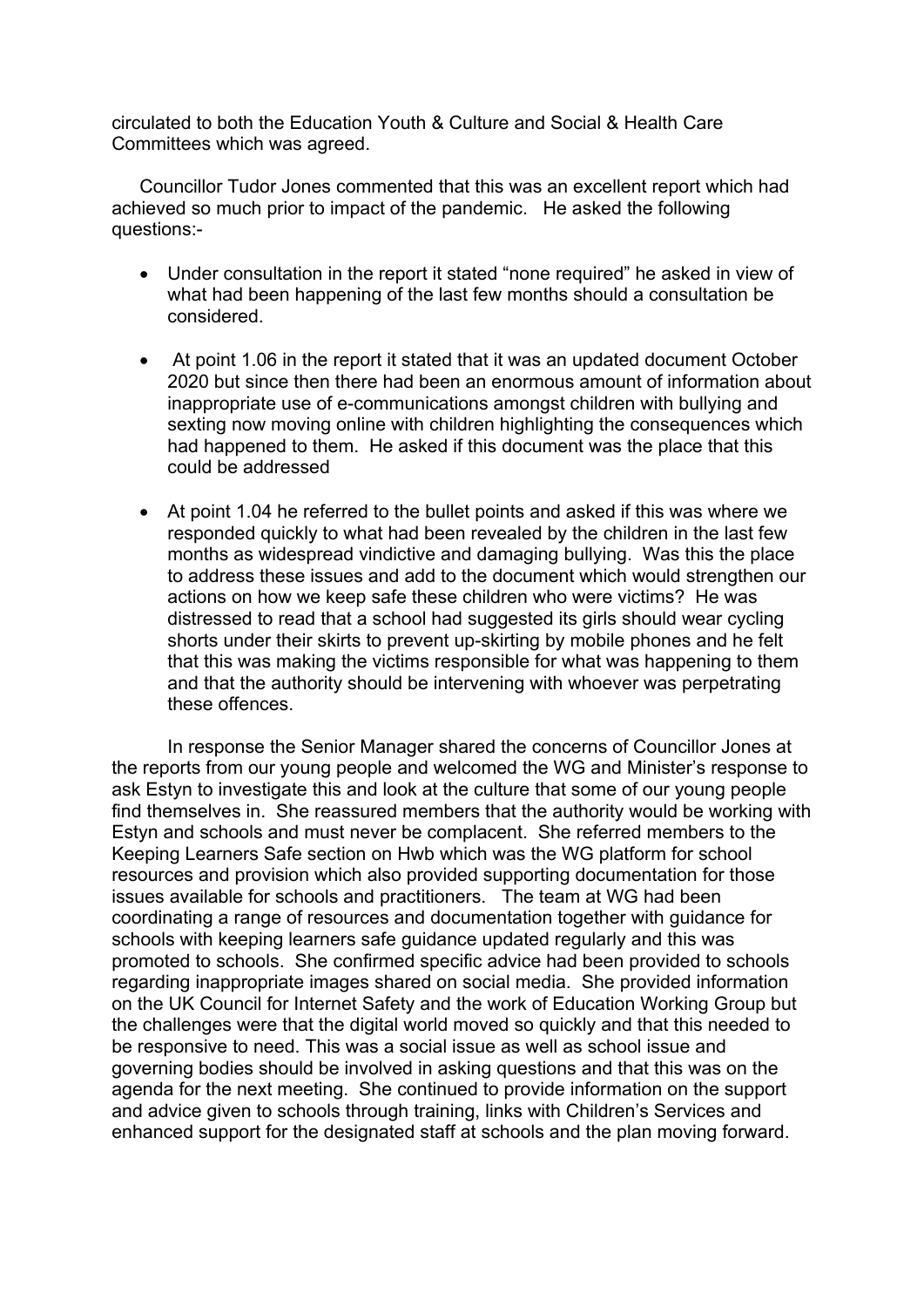Mr Hytch referred to the Office for Standards and Education report and the website everyonesinvited.com which allowed incidents to be reported and said that half of Flintshire secondary schools had incidents reported on there including sadly a couple of primary schools. The Children's Commissioner felt that this could be the tip of the iceberg and has called for an Estyn Review. He asked the following questions:-

Firstly with regard to inappropriate enquiries by local media he asked if there were strategies in place to field these without exposing individuals and schools.

Secondly would a more in depth view of how to combat issues which were wider than schools, the authority and governing bodies who had to play their part in protecting youngsters. This culture was more widespread than the pre-digital age and he hoped that the Education Youth & Culture Committee would be able to look at this in detail.

The Chief Officer referred to the email communications between herself and Mr Hytch and reassured him that if a school received a press enquiry they were to direct it to the Council's press office who would work with the school to make appropriate statements. She referred to the website and the schools identified and advised that officers were working with those schools. This was on the agenda for forthcoming portfolio and corporate safeguarding meetings. She also reported on the engagement with schools and Secondary Heads Federation meeting.

Councillor Marion Bateman thanked the officers for all their dedication and hard work. She referred to an incident which was brought to her attention (not in Flintshire) of a 6 year old child who was participating in a remote learning lesson in lockdown where the teacher was at home. The 6 year old was left in the care of older nephew who, once they logged onto the lesson, left the child alone in the house. This became clear to the teacher during the course of the lesson. Councillor Bateman asked if that were to happen in Flintshire what action would the teacher take and would it be carried out immediately.

In response the Chief Officer confirmed that the teacher would follow the school's child safeguarding procedures and raise it as a concern to the Designated Safeguarding Lead Officer who would take the appropriate action and speak to Children's Services for this to be investigated. She felt very confident that because of the level of training on this that no member of staff would feel reticent about this. The Senior Manager confirmed clear guidance had been provided to schools at the start of the pandemic together with the national guidance from WG. There should always be two members of staff on screen to enable the Designated Safeguarding Officer to be contacted and that there was always someone in school who could action this immediately.

The Cabinet Member for Social Services referred to Councillor Healey's point on home educated children saying that she had been pressing WG for a register for children who were home schooled for a number of years. The Cabinet Member and Chief Officer (Social Services) had met the new Police & Crime Commissioner who had agreed to add his support and hopefully he would be able to progress this further.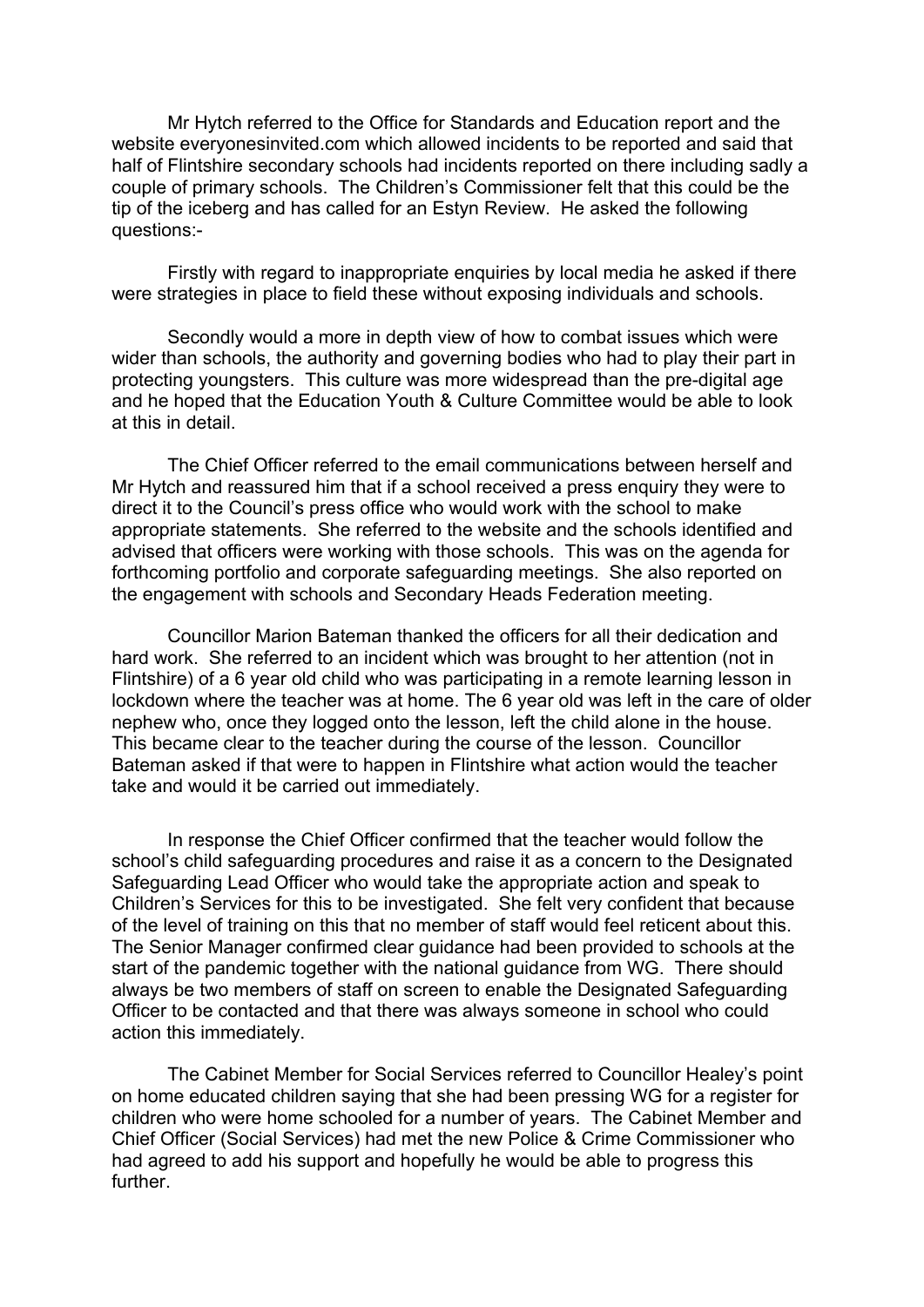Mr Hytch fully supported the comments made by Councillor Jones regarding online bullying with evidence supporting an increase during the pandemic. He referred to the stance the Education Youth & Culture committee made not to make hostile comments online which was backed by Full Council and it was hoped that this could be carried through to schools at assemblies to change the culture. Unfortunately this was not the schools responsibility as this was happening at home in children's bedrooms but schools received the blame however they could change the behaviour.

The recommendations, outlined within the report, were moved and seconded by Councillors Janet Axworthy and Ian Smith

# **RESOLVED:**

- (a) That the content of the safeguarding in education report be noted.
- (b) That the positive work undertaken by Flintshire schools to safeguard children and young people during the pandemic be noted.

# **7. MULTISYSTEMIC THERAPY**

The report was presented by the Chief Officer (Social Services) and Deputy Leader of the Council (Partnerships) and Cabinet Member for Social Services and Senior Manager (Children and Workforce). The report included an update on the multi-agency service to provide intensive therapeutic support to young people. He congratulated the North East Wales Multisystemic Therapy Team (MST) who had received an award for "Whatever it takes" which went above and beyond what was recognised throughout the MST Programme and was given to individuals within the MST community who had demonstrated outstanding and meritorious service. He explained that this team was planned, initiated, delivered and succeeded throughout the pandemic from scratch.

The Senior Manager introduced the report which provided an overview of the team's partnership approach and that North Wales had secured WG funding to look at creating partnership projects to transform the way Children's Services worked. The money was regional but came in via a local Health Board footprint for Wrexham, Flintshire and BCUHB. The project had just received an interim evaluation from Oxford Brooks University in terms of an evidence base about this service. What had shone through was the positive partnership working with Education, Social Services and Schools to provide intensive support for children and families who were on the edge of care. This enabled intensive, preventative support to avoid the need for children to become looked after and ensured that they could safely remain with their families.

The presentation included detailed information on:-

- Baseline Assessment What works? Common features Objectives
- Why MST? About MST MST Therapist aim to:
- Implementation
- Support to date
- Evaluation Evaluation Findings
- Key Findings
- Phase 2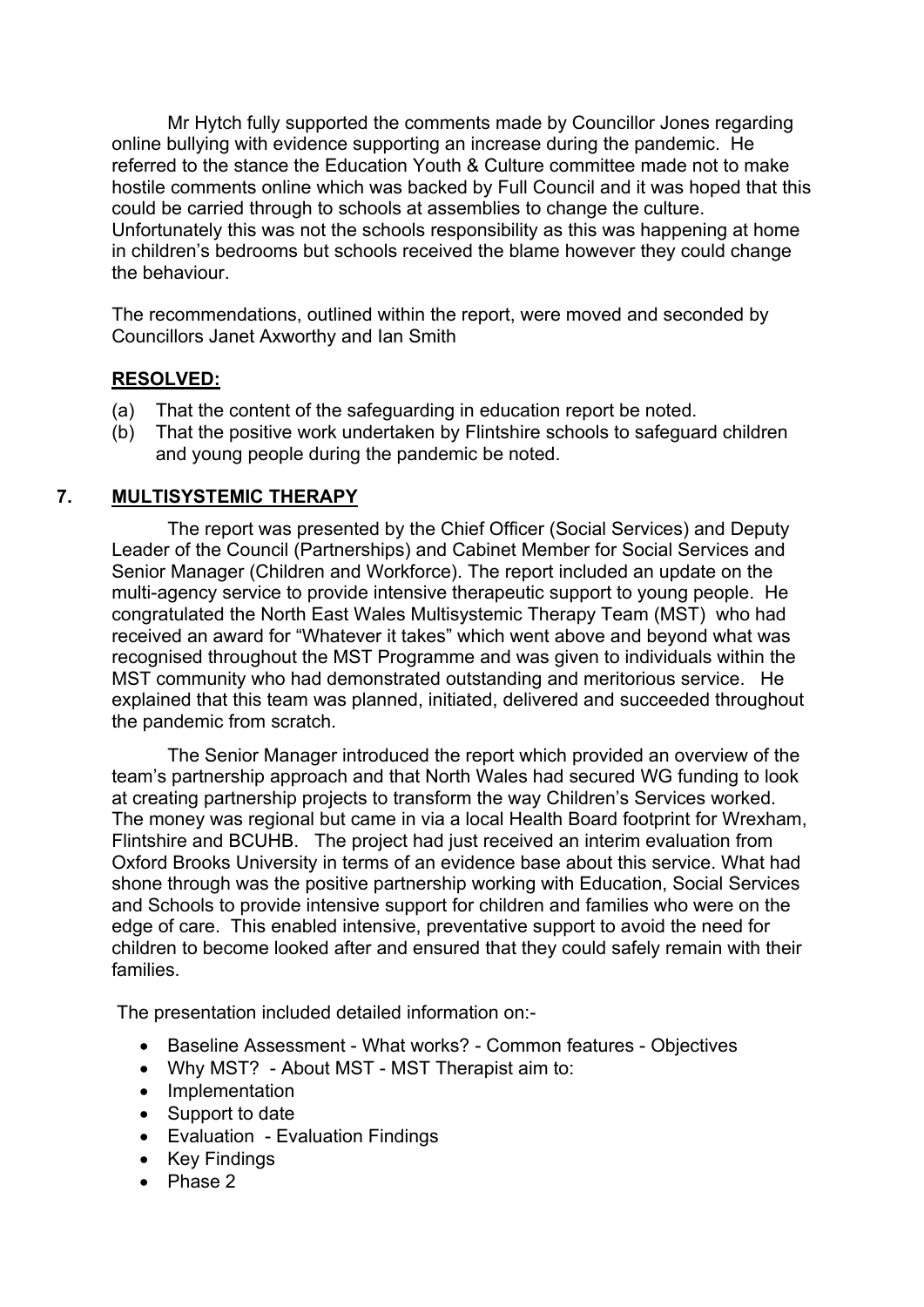The Chair found this so refreshing in particular the staff who were working 24/7 and asked the Senior Manager to take back the committee's praise to them for their work stepping in to support the parents.

Councillor Mackie commented that if these families were supported to achieve real change as regards parenting this would hopefully filter through into the next generation and so on which was so important. He was very pleased to note 1.08 regarding the team "Whatever it takes" which was very positive.

He referred to page 34 the Analysis the last paragraph on Family History and asked if the authority had got it right in the past when working with these families as regards interventions and would moving to this new system break the cycle.

In response the Senior Manager explained that the behaviour of some of the families they were working was entrenched and generational and that with the child protection work it focused the mind of families to bring around change. Once the children came off the Child Protection Register working with Social Services became voluntary and could not be enforced. This service would provide a more therapeutic model from CAMHS colleagues to address the underlying issues for the parents and children and show how they could achieve change themselves. He said issues such as substance misuse and low mental health required time to work through and previously social workers were not able to devote that amount of time because of workload. This service brought all of the expertise together looking at the whole family to ensure sustainable change. He referred to the strong Early Years, Flying Start services supporting parents from  $0 - 7$  years but when the teenage years were reached the offer was not as good as it should be and that this project highlighted where the authority wanted to go with our services and offer for families.

The Chair referred to Where We Go Next in the report and suggested that a service similar to Mockingbird providing an all family environment where they could go when they needed help be considered.

Councillor Cunningham referred to page 40 in the report "Out of Hours Support 24/7" which proved that the excellent service was working and said he did not think the authority got it wrong in the past it just maybe did not work for them.

The Chair felt the authority was learning all the time and that this could work but was worried about the number of people that were turned away because the staff or capacity was not available for everyone.

The Senior Manager referred to the Council's ambition on delivery of in house residential care which was discussed at the council seminar. As we moved forward it was realised that it was not about the building it was the care, support, assessment and therapy that happened in that building that was important. MST Fit which was on residential care and as it expands there would be an MST Fit team in place to work with those children. He added that the aim was where it was safe and appropriate to do so, children would return home or move onto foster care and that Flintshire's approach to Out of County was building on the learning through MST and how we brought those initiatives together.